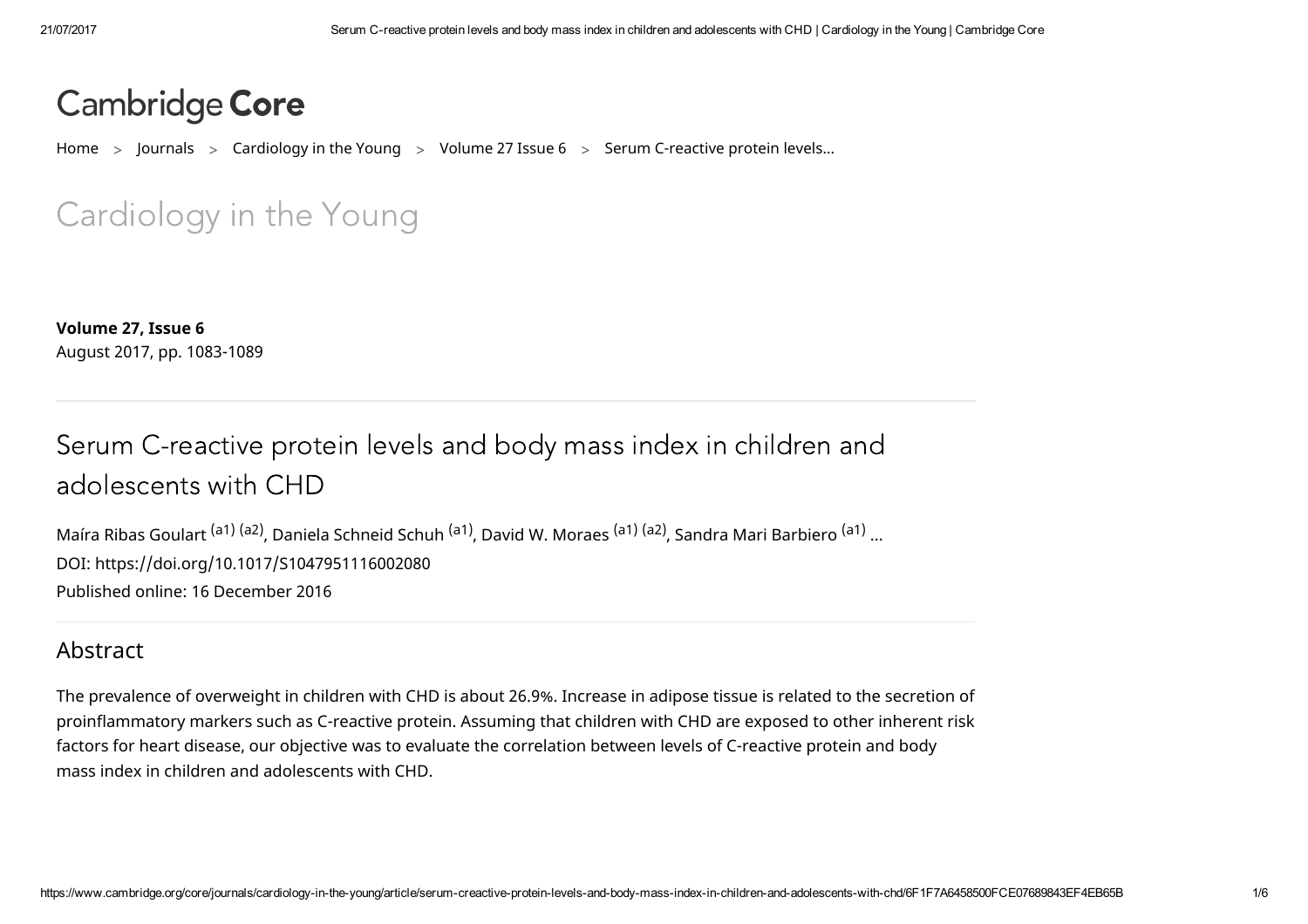A cross-sectional study with 377 children and adolescents with CHD in a clinical setting of a reference hospital was carried out. C-reactive protein data were collected after 12 hours of fasting. Nutritional status was classified according to body mass index. The patients were divided into three groups: cyanotic, acyanotic, and minimal heart defects (controls). The mean age was 9.9±4.2 years, and 53.6% of the sample included males. The cyanotic group represented 22.3%, acyanotic 42.2%, and minimal defects 35.5% of the sample. The average body mass index percentile was 57.23±32.06. The median values of C-reactive protein were as follows: cyanotic 0.340, acyanotic with clinical repercussion 0.203, and minimal defects 0.128. There was a significant difference between the minimal defects and the cyanotic groups (p=0.023). There was a significant correlation between C-reactive protein and body mass index percentile (r=0.293, p<0.01). Creactive protein levels were higher in girls (p=0.034). There were no significant correlations between C-reactive protein and age or birth weight.

The correlation between body mass index percentile and C-reactive protein was confirmed in this population. The prevention of overweight is paramount to avoid overlapping modifiable risk factors to those already inherent to the CHD.

Request permission (https://s100.copyright.com/AppDispatchServlet?publisherName=CUP&publication=CTY&title [16&author=Ma%C3%ADra%20Ribas%20Goulart,%20Daniela%20Schneid%20Schuh,%20David%20W.%20Moraes,%2](https://s100.copyright.com/AppDispatchServlet?publisherName=CUP&publication=CTY&title=Serum%20C-reactive%20protein%20levels%20and%20body%20mass%20index%20in%20children%20and%20adolescents%20with%20CHD&publicationDate=2016-12-16&author=Ma%C3%ADra%20Ribas%20Goulart,%20Daniela%20Schneid%20Schuh,%20David%20W.%20Moraes,%20Sandra%20Mari%20Barbiero,%20Lucia%20Campos%20Pellanda©right=%C2%A9%20Cambridge%20University%20Press%202016%C2%A0&contentID=10.1017/S1047951116002080&startPage=1083&endPage=1089&orderBeanReset=True&volumeNum=27&issueNum=6)

## Copyright

© Cambridge University Press 2016

## Corresponding author

Correspondence to: Lucia Campos Pellanda, Unidade de Pesquisa Av. Princesa Isabel, 370 – Azenha. CEP: 90.620-000 - Porto Alegre, RS – Brazil. Tel: 55 51 3230 3757; Fax: 55 51 32303600; E-mail: pellanda.pesquisa@gmail.com

#### Linked [references](#page-2-0)

Hide All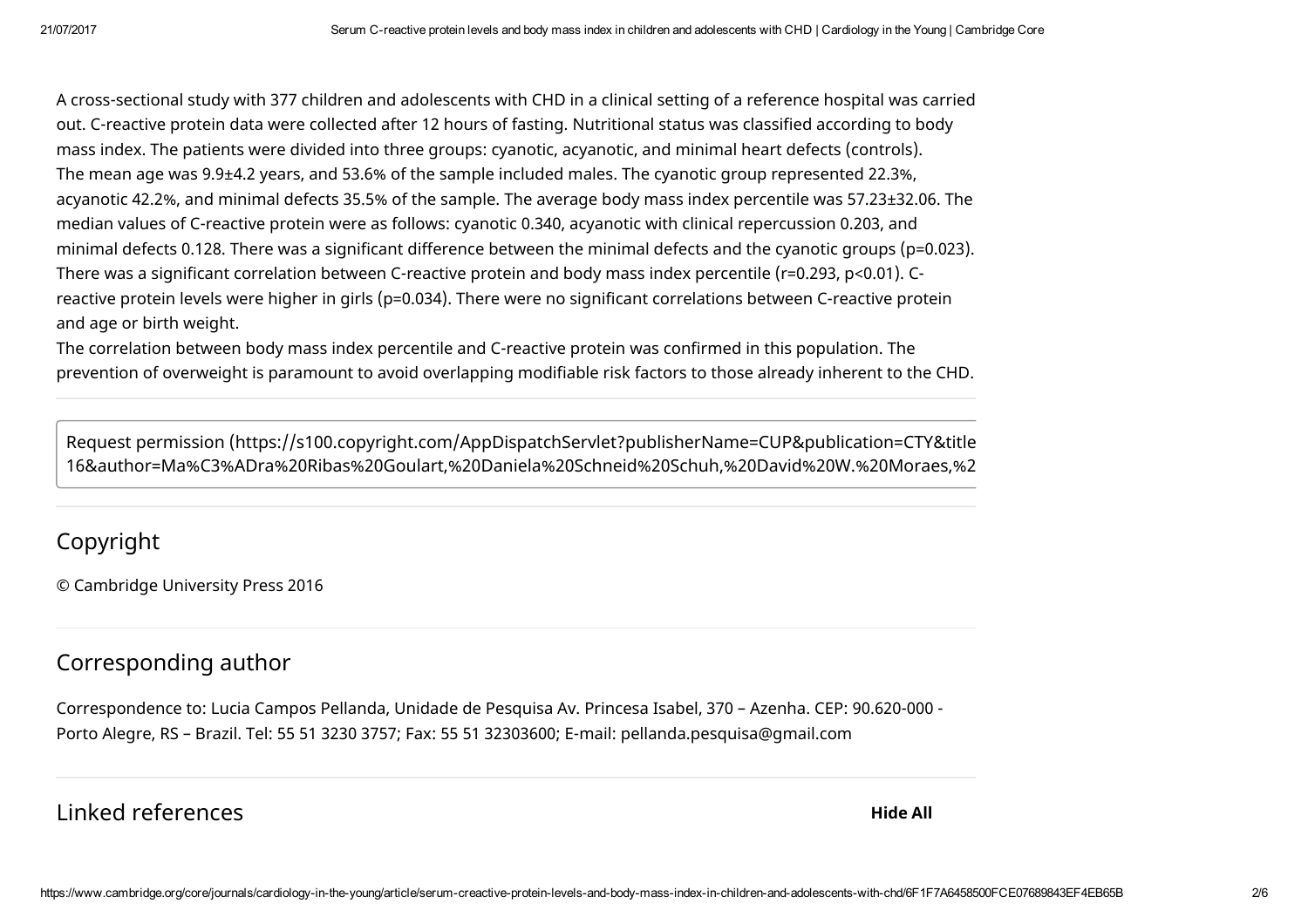This list contains references from the content that can be linked to their source. For a full set of references and notes please see the PDF or HTML where available.

<span id="page-2-0"></span>1. AS Go , D Mozaffarian , VL Roger , et al. Heart disease and stroke statistics – 2014 update: a report from the American Heart Association. *Circulation* 2014; 129: e28–e292.

3. SM Barbiero , C D'Azevedo Sica , DS Schuh , CC Cesa , R de Oliveira Petkowicz , LC Pellanda . Overweight and obesity in children with congenital heart disease: combination of risks for the future? *BMC Pediatr* 2014; 14: 271.

4. G Hotamisligil , N Shargill , B Spiegelman . Adipose expression of tumor necrosis factor α : direct role in obesity-linked insulin resistance. *Science* 1993; 259: 87–91.

5. C-S Kim , H-S Park , T Kawada , et al. Circulating levels of MCP-1 and IL-8 are elevated in human obese subjects and associated with obesity-related parameters. *Int J Obes (Lond)* 2006; 30: 1347–1355.

6. RR Franco , LC Bodanese , G Repetto , et al. Inflammatory markers and antichlamydial antibodies in patients with metabolic syndrome. *Arquivos Brasileiros de Cardiologia* 2009; 96: 134–139.

7. A Smidowicz , J Regula . Effect of nutritional status and dietary patterns on human serum C-reactive protein and interleukin-6 concentrations. *Adv Nutr* 2015; 6: 738–747.

8. D Ikeoka , JK Mader , TR Pieber . Adipose tissue, inflammation and cardiovascular disease. *Rev Assoc Med Bras [Internet]* 2010; 56: 116–121.

9. H Hashimoto , K Kitagawa , H Hougaku , et al. C-reactive protein is an independent predictor of the rate of increase in early carotid atherosclerosis. *Circulation* 2001; 104: 63–67.

10. M Visser , LM Bouter , GM McQuillan , MH Wener , TB Harris . Elevated C-reactive protein levels in overweight and obese adults *JAMA* 1999; 282: 2131–2135.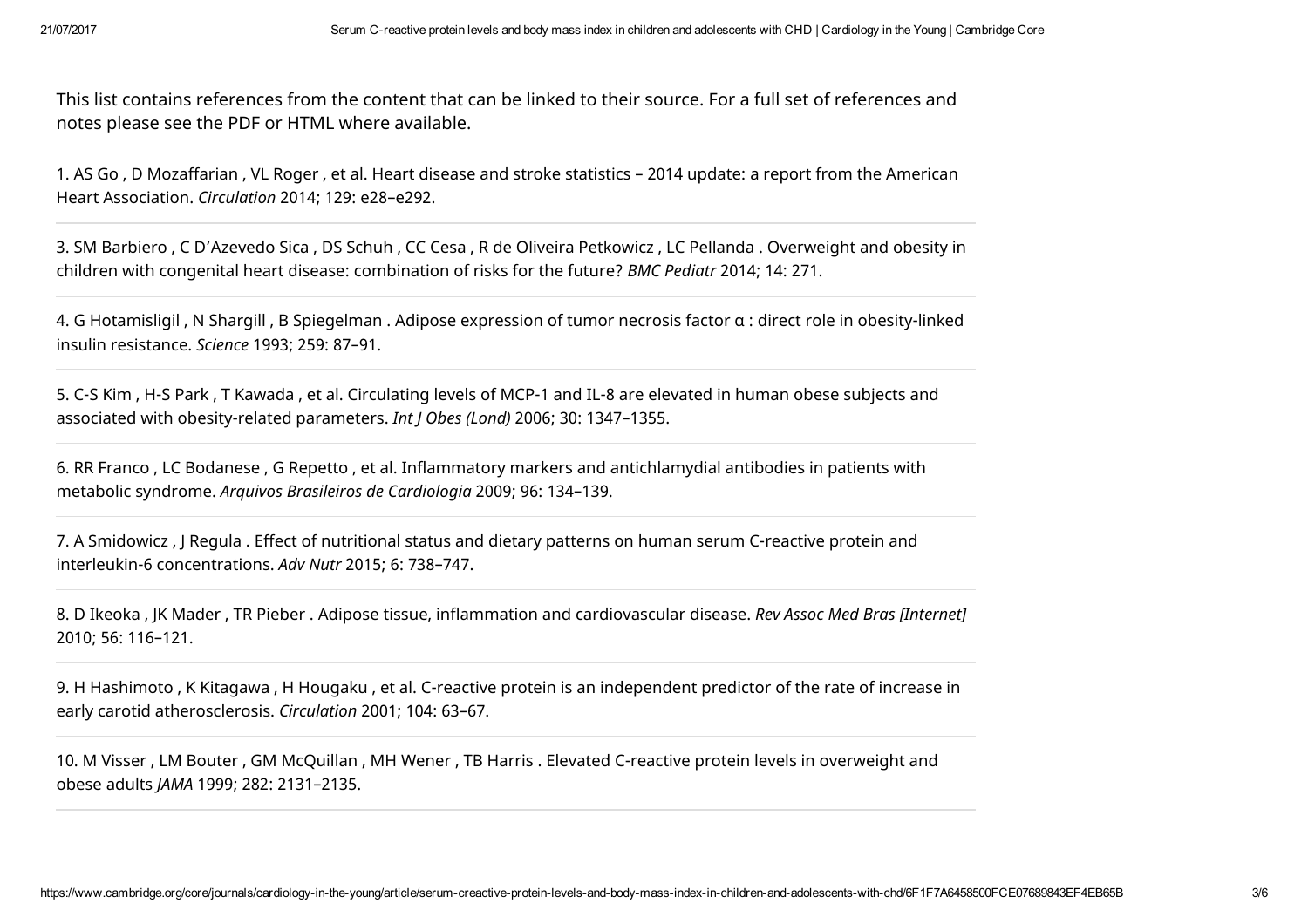11. I Jialal , S Devaraj , SK Venugopal . C-reactive protein: risk marker or mediator in atherothrombosis? *Hypertension* 2004; 44: 6–11.

12. PM Ridker . Clinical application of C-reactive protein for cardiovascular disease detection and prevention. *Circulation* 2003; 107: 363–369.

13. PM Ridker . Role of inflammatory biomarkers in prediction of coronary heart disease. *Lancet* 2001; 358: 946–948.

16. DG Cook , M a Mendall , PH Whincup , et al. C-reactive protein concentration in children: relationship to adiposity and other cardiovascular risk factors. *Atherosclerosis* 2000; 149: 139–150.

17. NE Thomas , JS Baker , MR Graham , SM Cooper , B Davies . C-reactive protein in schoolchildren and its relation to adiposity, physical activity, aerobic fitness and habitual diet. *Br J Sports Med* 2008; 42: 357–360.

18. RC Kaplan , ML Aviles-Santa , CM Parrinello , et al. Body mass index, sex, and cardiovascular disease risk factors among Hispanic/Latino adults: Hispanic Community Health Study/Study of Latinos. *J Am Heart Assoc* 2014; 3: e000923–e000923.

19. NT El-Melegy , NA Mohamed . Angiogenic biomarkers in children with congenital heart disease: possible implications. *Ital J Pediatr* 2010; 36: 32.

20. J Takaya , Y Ikemoto , M Teraguchi , S Nogi , Y Kobayashi . Plasma nitric oxide products correlate with cardiac index of congenital heart disease. *Pediatr Cardiol* 2000; 21: 378–381.

21. YE Nassef , MA Hamed , HF Aly . Inflammatory cytokines, apoptotic, tissue injury and remodeling biomarkers in children with congenital heart disease. *Indian J Clin Biochem* 2014; 29: 145–149.

22. R Sharma , AP Bolger , W Li , et al. Elevated circulating levels of inflammatory cytokines and bacterial endotoxin in adults with congenital heart disease. *Am J Cardiol* 2003; 92: 188–193.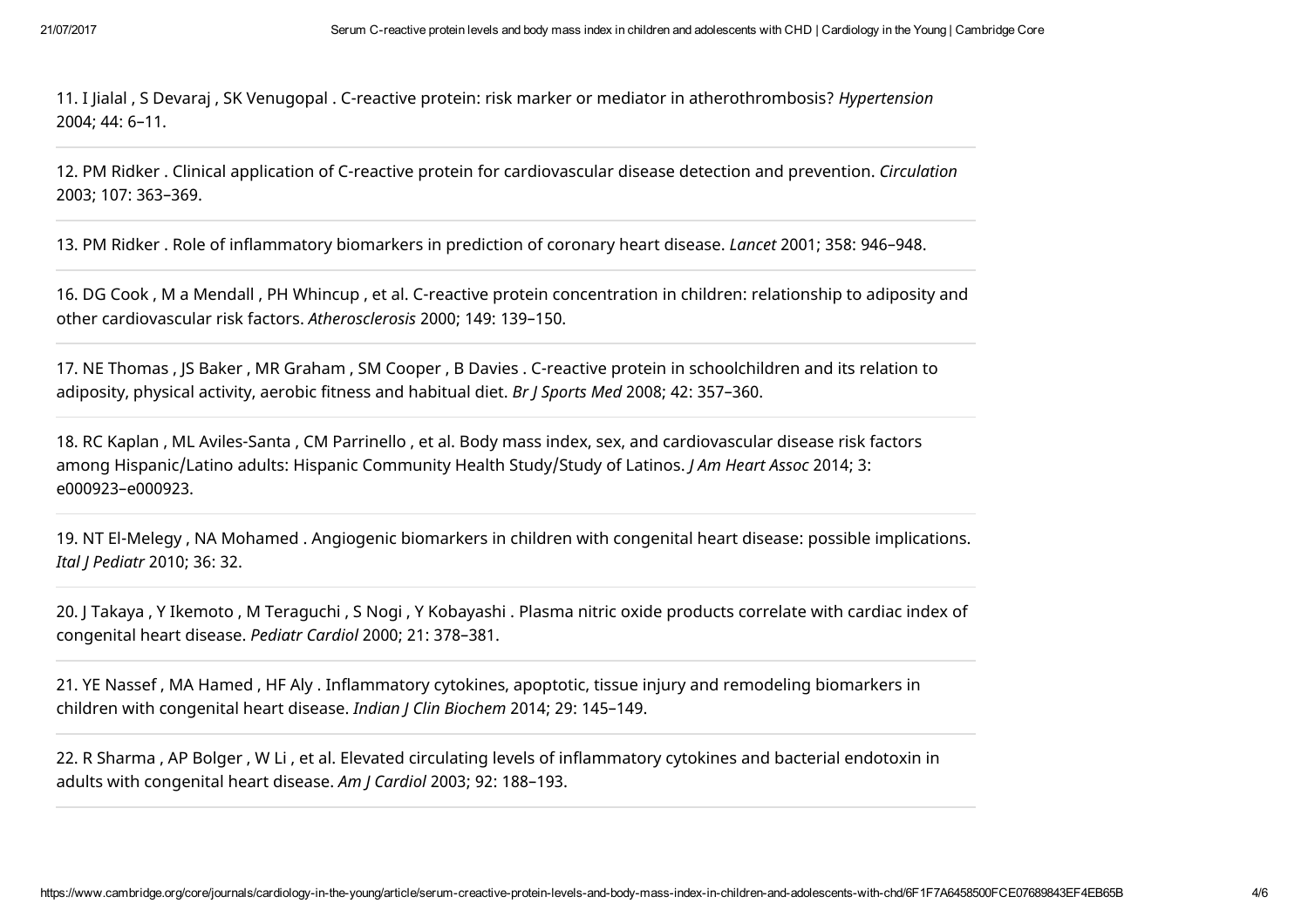23. JS Yudkin , CDA Stehouwer , JJ Emeis , SW Coppack . C-reactive protein in healthy subjects: associations with obesity, insulin resistance, and endothelial dysfunction: a potential role for cytokines originating from adipose tissue? *Arterioscler Thromb Vasc Biol* 1999; 19: 972–978.

24. EN Fish . The X-files in immunity: sex-based differences predispose immune responses. *Nat Rev Immunol* 2008; 8: 737–744.

25. F Gomes , DF Telo , HP Souza , JC Nicolau , A Halpern , CV Serrano Jr. Obesidade e doença arterial coronariana: papel da inflamação vascular. *Arq Bras Cardiol* 2010; 94: 273–279.

26. C Weyer , JS Yudkin , CD a Stehouwer , CG Schalkwijk , RE Pratley , PA. Tataranni . Humoral markers of inflammation and endothelial dysfunction in relation to adiposity and in vivo insulin action in Pima Indians. *Atherosclerosis* 2002; 161: 233–242.

27. A Nappo , L Iacoviello , A Fraterman , et al. High-sensitivity C-reactive protein is a predictive factor of adiposity in children: results of the identification and prevention of dietary-and lifestyle-induced health effects in children and infants (IDEFICS) study. *J Am Heart Assoc* 2013; 2: 1–9.

28. MM Massin , H Hövels-Gürich , MC Seghaye . Atherosclerosis lifestyle risk factors in children with congenital heart disease. *Eur J Cardiovasc Prev Rehabil* 2007; 14: 349–351.

29. RJ Shustak , SB McGuire , TW October , CKL Phoon , AJL Chun . Prevalence of obesity among patients with congenital and acquired heart disease. *Pediatr Cardiol* 2012; 33: 8–14.

30. CA Chen , JK Wang , HC Lue , YC Hua , MH Chang , MH Wu . A shift from underweight to overweight and obesity in Asian children and adolescents with congenital heart disease. *Paediatr Perinat Epidemiol* 2012; 26: 336–343.

31. C Tamayo , C Manlhiot , K Patterson , S Lalani , BW McCrindle . Longitudinal evaluation of the prevalence of overweight/obesity in children with congenital heart disease. *Can J Cardiol* 2015; 31: 117–123.